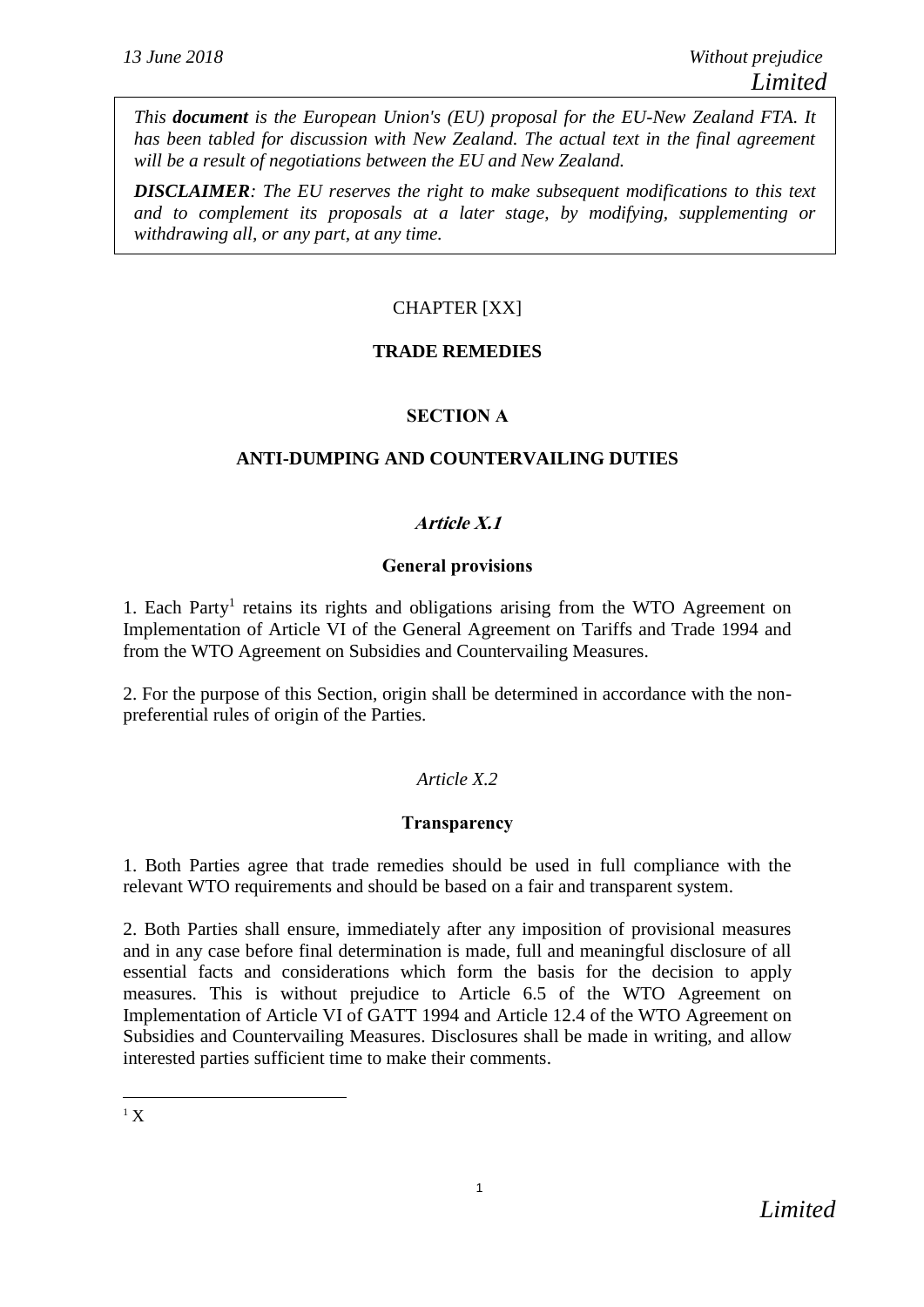3. Provided it does not unnecessarily delay the conduct of the investigation, each interested party shall be granted the possibility to be heard in order to express their views during trade remedy investigations.

## *Article X.3*

## **Consideration of public interest**

Anti-dumping or countervailing measures may not be applied by a Party where, on the basis of the information made available during the investigation, it can clearly be concluded that it is not in the public interest to apply such measures. Public interest shall take into account the situation of the domestic industry, importers and their representative associations, representative users and representative consumer organizations, to the extent they have provided relevant information to the investigating authorities.

# *Article X.4*

## **Lesser duty rule**

Should a Party decide to impose an anti-dumping duty, the amount of such duty shall not exceed the margin of dumping, but it may be less than that margin if such lesser duty would be adequate to remove the injury to the domestic industry.

# *Article X.5*

## **Exclusion from bilateral dispute settlement mechanism**

The provisions of this Section shall not be subject to the Dispute Settlement provisions of this Agreement.

# *Article X.6*

# **Agricultural products**

1. The Parties recognise that domestic support measures within the meaning of Annex 2 of the WTO Agreement on Agriculture ("green box" payments) have no price-distorting effects and are not specific to an enterprise or industry or group of enterprises or industries.

2. The Parties agree that such domestic support measures shall neither be countervailed in anti-subsidy investigations nor be subjected to price or cost adjustments in antidumping investigations.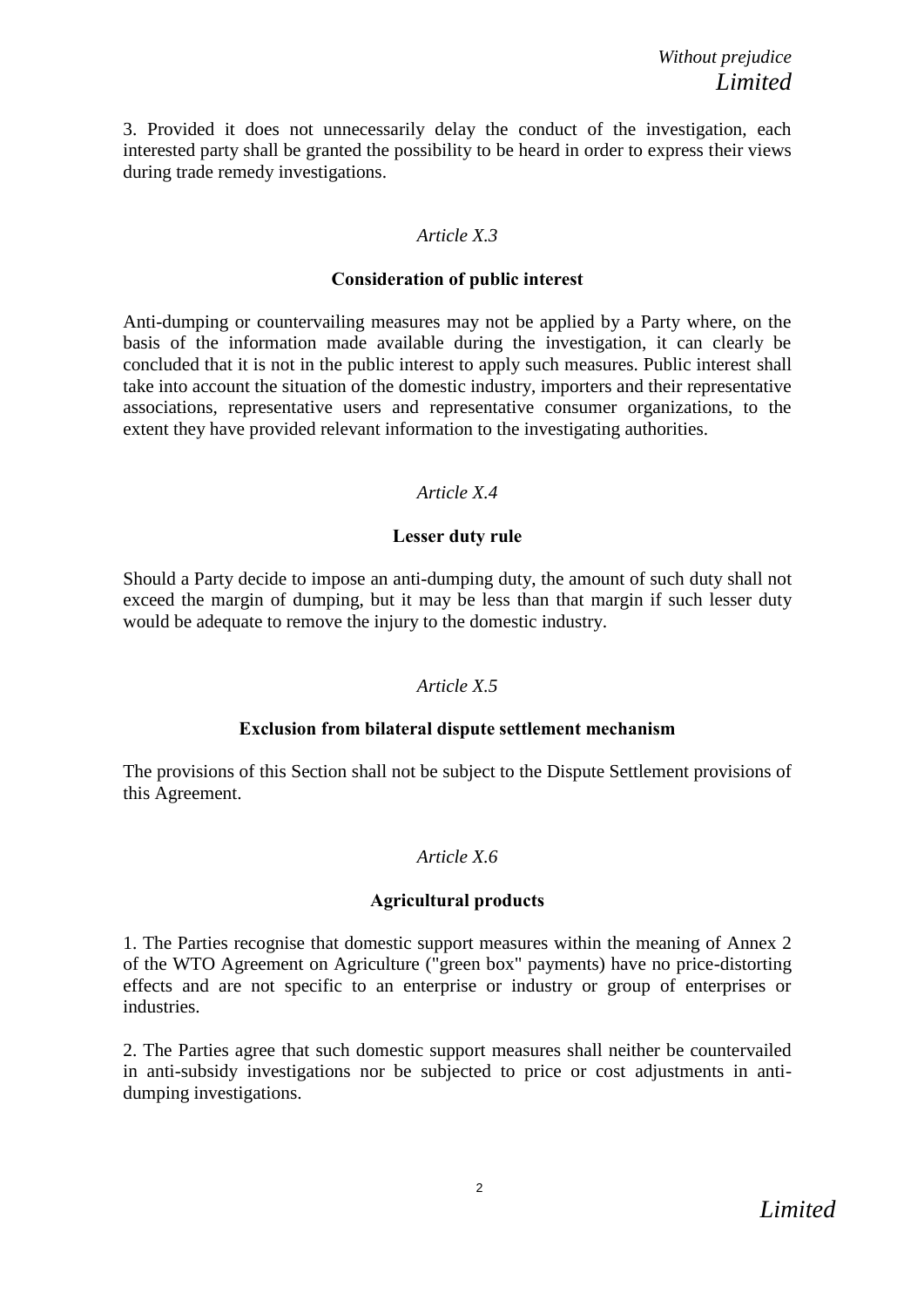### **SECTION B**

### **GLOBAL SAFEGUARD MEASURES**

## *Article X.7*

### **General provisions**

1. Each Party retains its rights and obligations under Article XIX of GATT 1994, the WTO Agreement on Safeguards and Article 5 of the WTO Agreement on Agriculture.

2. For the purpose of this Section, origin shall be determined in accordance with the nonpreferential rules of origin of the Parties.

## *Article X.8*

### **Transparency**

1. Notwithstanding Article X.7, at the request of the other Party and provided the latter has a substantial interest, the Party initiating a safeguard investigation or intending to take safeguard measures shall provide immediately ad hoc written notification of all pertinent information leading to the initiation of a safeguard investigation or the imposition of global safeguard measures including on the provisional findings, where relevant. This is without prejudice to Article 3.2 of the WTO Agreement on Safeguards.

2. When imposing safeguard measures, the Parties shall endeavour to impose them in a way that least affects bilateral trade.

3. For the purpose of paragraph 2, if one Party considers that the legal requirements are met for the imposition of definitive safeguard measures, the Party intending to apply such measures shall notify the other Party and give the possibility to hold bi-lateral consultations. If no satisfactory solution has been reached within 30 days of the notification, the importing Party may adopt the appropriate measures to remedy the problem.

4. For the purposes of this Article, it is considered that a Party has a substantial interest when it is among the five largest suppliers of the imported product during the most recent three-year period of time, measured in terms of either absolute volume or value.

# *Article X.9*

## **Exclusion from bilateral dispute settlement mechanism**

The provisions of this Section referring to WTO rights and obligations shall not be subject to the Dispute Settlement provisions of this Agreement.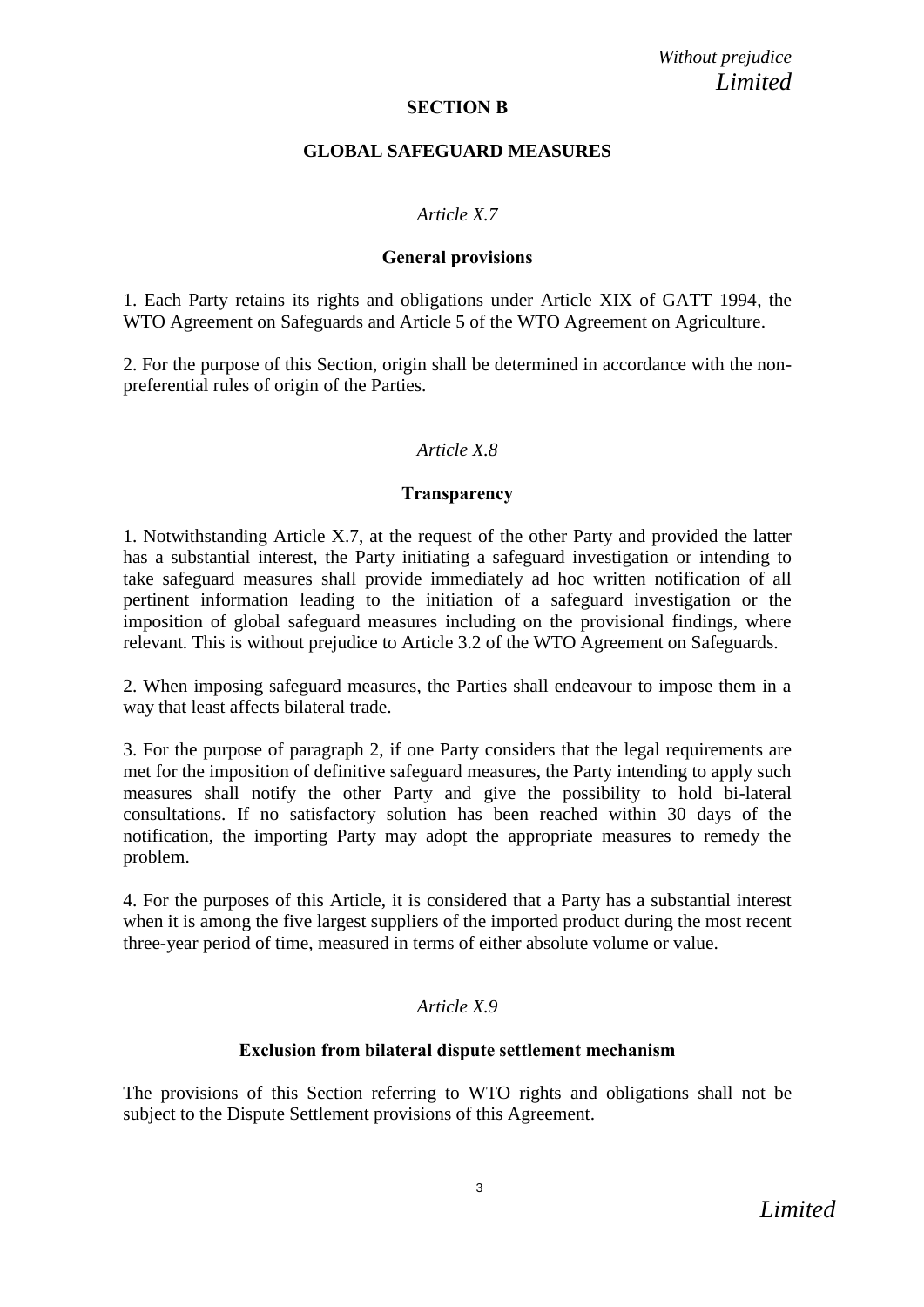## SECTION C

## **BILATERAL SAFEGUARD MEASURES**

## *Article X.10*

### **Application of a bilateral safeguard measure**

1. Notwithstanding Section 2 (Global Safeguard Measures), if as a result of the reduction or elimination of a customs duty under this Agreement, a product originating in a Party is being imported into the territory of the other Party in such increased quantities, in absolute terms or relative to domestic production, and under such conditions as to cause or threaten to cause serious injury to domestic producers of like or directly competitive products, the importing Party may take appropriate measures under the conditions and in accordance with the procedures laid down in this Section.

2. If the conditions in paragraph 1 are met, the safeguard measures of the importing Party may only consist of one of the following:

- (a) suspension of the further reduction of the rate of customs duty on the product concerned provided for under this Agreement; or
- (b) increase in the rate of customs duty on the product concerned to a level which does not exceed the lesser of:

(i) the most-favoured nation applied rate of customs duty on the product in effect at the time the measure is taken; or

(ii) the most-favoured nation applied rate of customs duty on the product in effect on the day immediately preceding the date of entry into force of this Agreement.

## *Article X.11*

## **Conditions and limitations**

1. A bilateral safeguard measure may not be applied:

(a) except to the extent, and for such time, as may be necessary to prevent or remedy the situation described in Articles X.10 X.14 or X.16;

(b) for a period exceeding [two] years. The period may be extended by another [two] years if the competent authorities of the importing Party determine, in conformity with the procedures specified in this Sub-Section, that the measure continues to be necessary to prevent or remedy the situations described in Article X.10 or X.15, provided that the total period of application of a safeguard measure, including the period of initial application and any extension thereof, does not exceed [four] years; or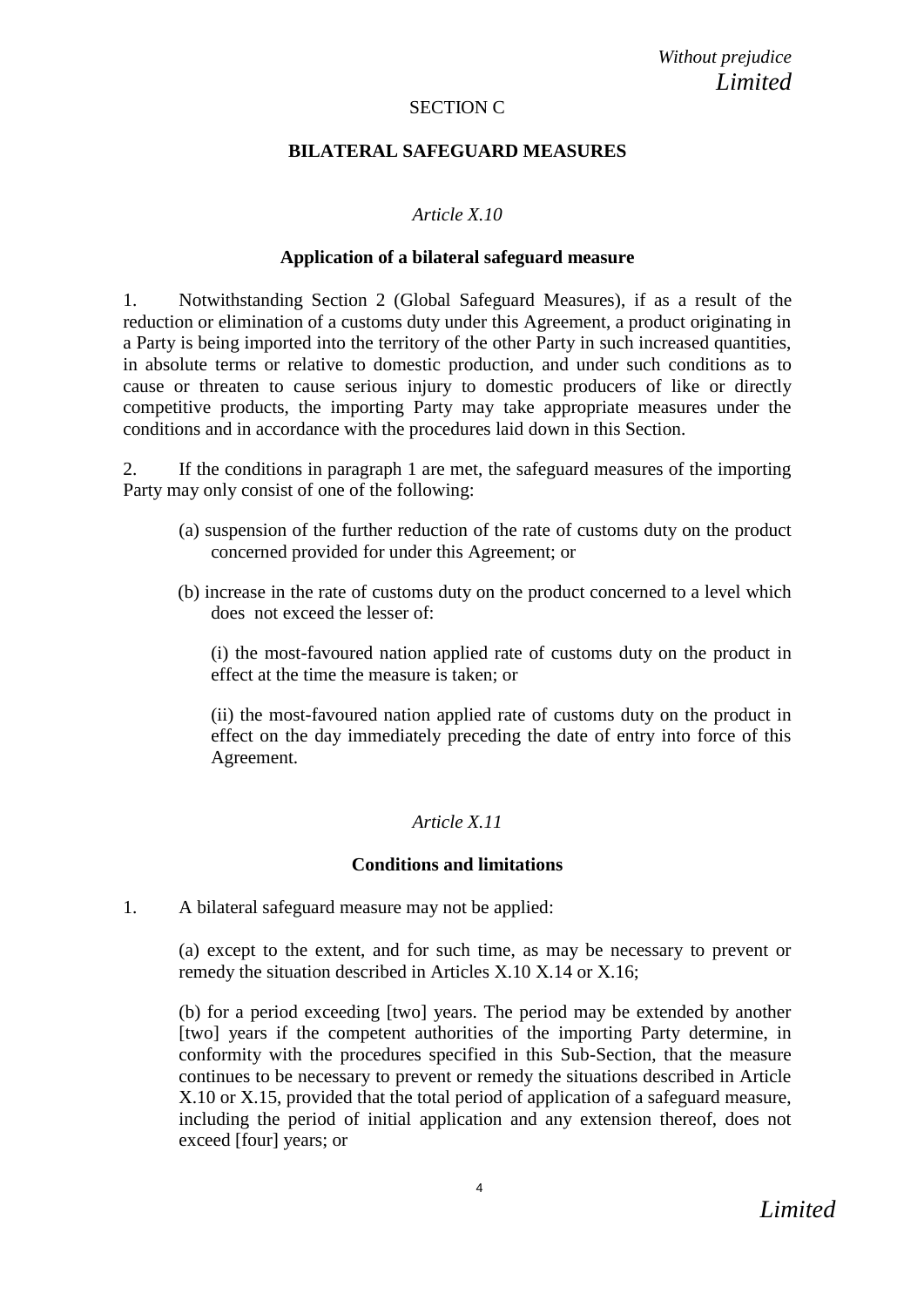(c) beyond the expiration of the transition period, except with the consent of the other Party and except for the agricultural safeguard mentioned in Article X.14. "Transition period" means [ten] years from the date of entry into force of this Agreement. For any product for which the Schedule in Annex I (Elimination of Customs Duties) of the Party applying the measure provides for tariff elimination of ten or more years, transition period means the tariff elimination period for the products set out in that Schedule, plus [three] years.

2. When a Party ceases to apply a bilateral safeguard measure, the rate of customs duty shall be the rate that would have been in effect for the product, according to the Schedule of that Party.

## *Article X.12*

### **Provisional measures**

1. In critical circumstances where delay would cause damage that would be difficult to repair, a Party may apply a bilateral safeguard measure on a provisional basis, without complying with the requirements of Article X.23, paragraph 1 of this Chapter, pursuant to a preliminary determination that there is clear evidence that imports of a product originating in the other Party have increased as the result of the reduction or elimination of a customs duty under this Agreement, and that such imports cause or threaten to cause the situations described in Articles X.10, X.14 or X.16.

2. The duration of any provisional measure shall not exceed two hundred days, during which time the Party shall comply with the relevant procedural rules laid down in Sub-Section XX (Procedural Rules Applicable to Bilateral Safeguard Measures). The Party shall promptly refund any tariff increases if the investigation described in Sub-Section XX does not result in a finding that the requirements of Article X.10 are met. The duration of any provisional measure shall be counted as part of the period described in Article X.11, paragraph 1 (b). The importing Party concerned shall inform the other Party concerned upon taking such provisional measures and it shall immediately refer the matter to the Association Committee for examination if the other Party so requests.

## *Article X.13*

#### **Compensation and suspension of concessions**

1. A Party applying a bilateral safeguard measure shall consult with the Party whose products are subject to the measure in order to mutually agree on appropriate trade liberalising compensation in the form of concessions having substantially equivalent trade effect. The Party shall provide an opportunity for such consultations no later than thirty days after the application of the bilateral safeguard measure.

2. If the consultations under paragraph 1 do not result in an agreement on trade liberalising compensation within thirty days, the Party whose products are subject to the safeguard measure may suspend the application of substantially equivalent concessions to the trade of the Party applying the safeguard measure.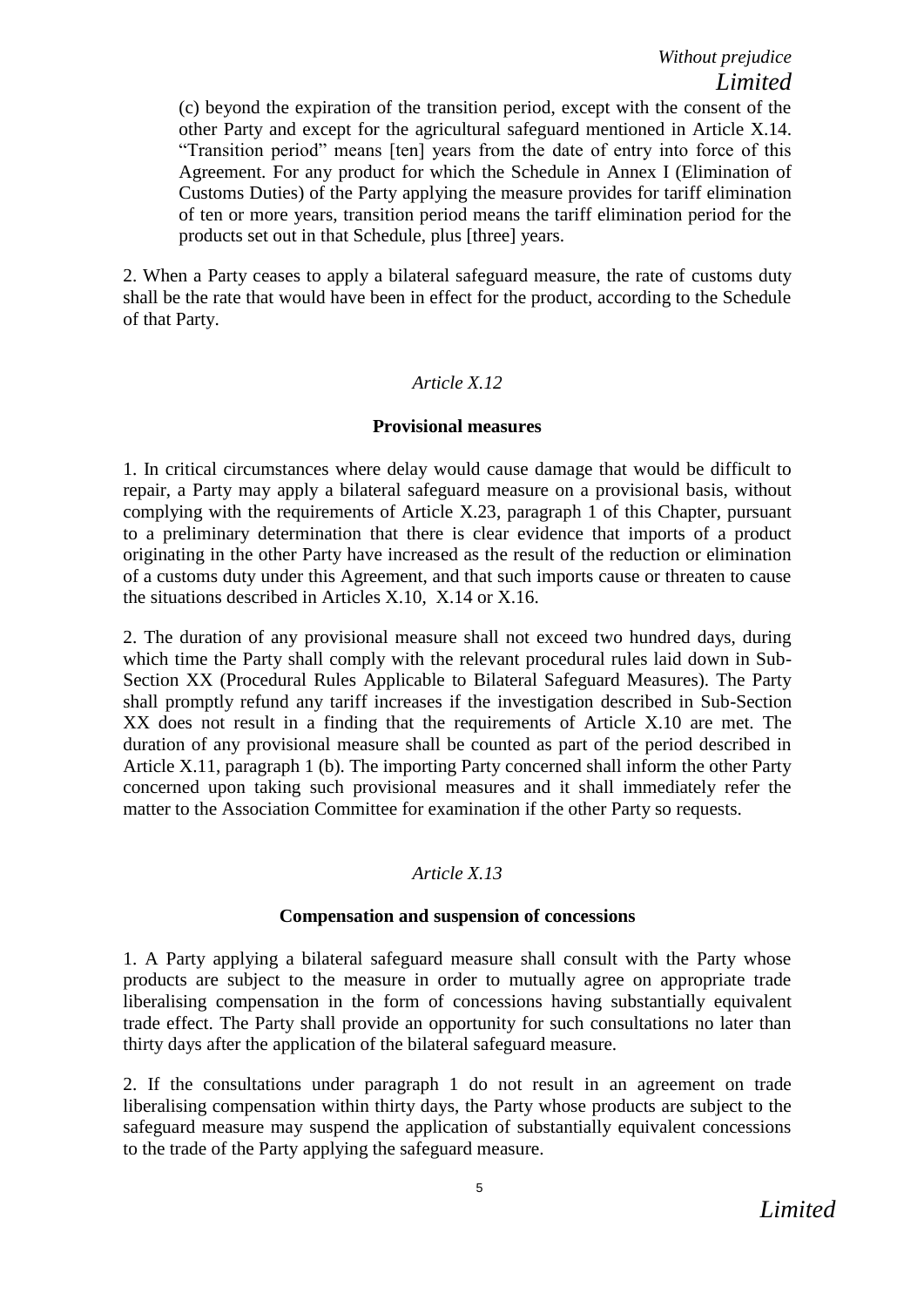## *Article X.14*

# **Agricultural safeguards**

1. The Parties may, in exceptional circumstances, apply bilateral safeguard measures if, as a result of the concessions under this Agreement, imports of an agricultural product under preferential terms have increased in such quantities, absolute or relative to domestic production or consumption of the importing Party, and under such conditions as to cause or threaten to serious disturbances in the agricultural market of the importing Party.

2. Without prejudice to the provisions of paragraph 1 and Article X.11.1 (c), other rules laid down in Section 3 are also applicable to any safeguard adopted under this Article

3. The determination of a serious disturbance or a threat thereof in the market of agricultural products shall be based on objective factors, including the following elements:

(a) the increase in the volume of imports in absolute or relative terms to domestic production and to imports from other sources; and

(b) the effect of such imports on the situation of the relevant market concerned, including inter alia on the levels of sales, production and prices.

# *Article X.15*

## **Time lapse in between two measures**

1. No safeguard measure referred to in this Sub-Section shall be applied to the import of a product that has previously been subject to such a measure, unless a period of time equal to half of that during which the safeguard measure was applied for the immediately preceding period has elapsed.

2. Neither Party shall apply, with respect to the same product and during the same period:

- a) A bilateral safeguard measure or a provisional safeguard measure provided in this Agreement; and
- b) A safeguard measure under Article XIX of the GATT 1994 and the WTO Agreement on Safeguards.

# *Article X.16*

## **Outermost regions**

1. Where any product originating in New Zealand is being imported into the territory of one or several outermost regions of the EU in such increased quantities and under such conditions as to cause or threaten to cause serious deterioration in the economic situation of the outermost region(s) concerned of the EU Party, the EU Party, after having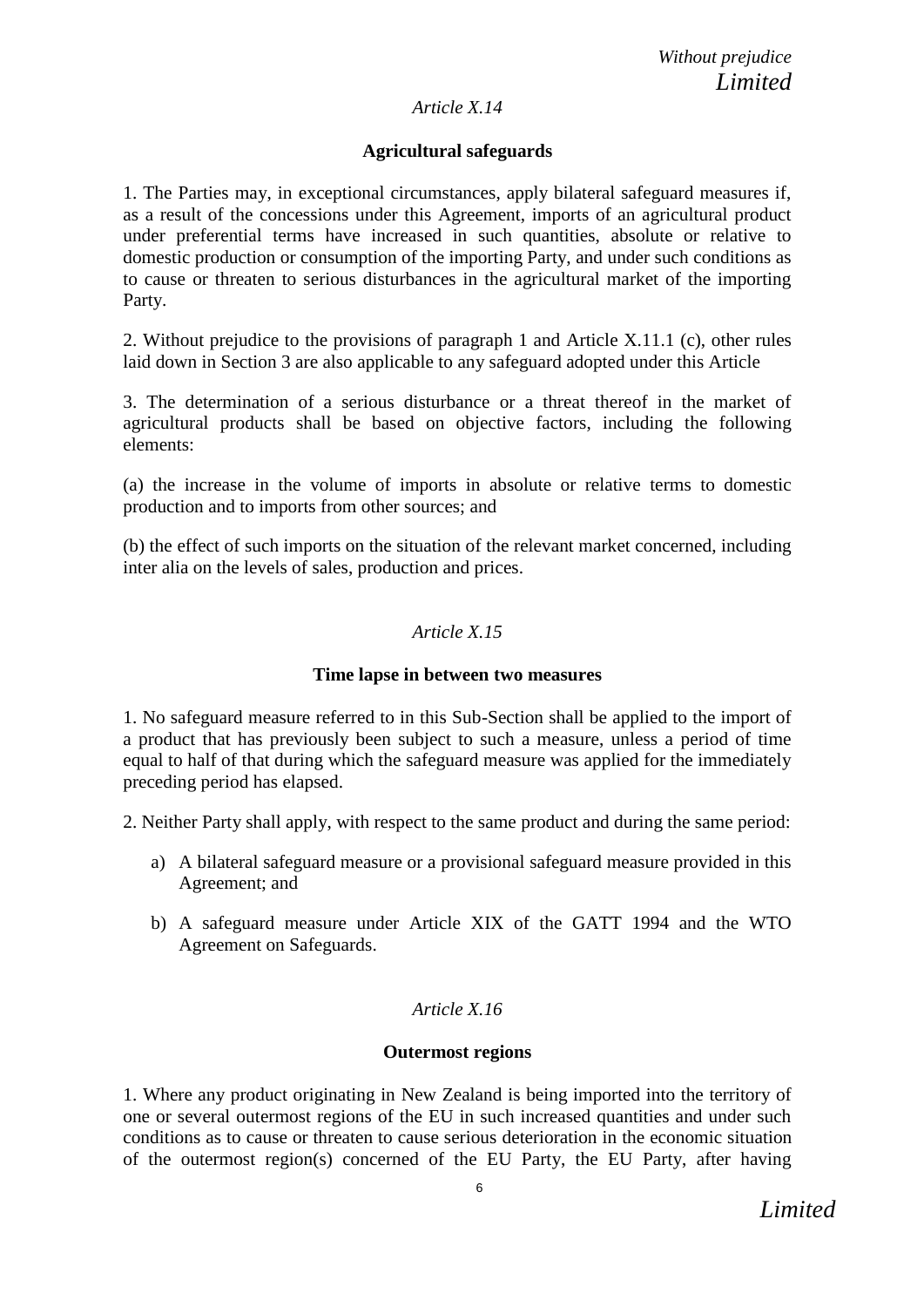examined alternative solutions, may exceptionally take safeguard measures limited to the territory of the region(s) concerned.

2. Without prejudice to the provisions of paragraph 1, other rules laid down in this Sub-Section applicable to bilateral safeguards are also applicable to any safeguard adopted under this Article.

3. For the purpose of paragraph 1, serious deterioration shall mean major difficulties in a sector of the economy producing like or directly competitive products. The determination of deterioration shall be based on objective factors, including the following elements:

- (a) the increase in the volume of imports in absolute or relative terms to domestic production and to imports from other sources; and
- (b) the effect of such imports on the situation of the relevant industry or the economic sector concerned, including inter alia on the levels of sales, production, financial situation and employment.

# SUB-SECTION XX

## **PROCEDURAL RULES APPLICABLE TO BILATERAL SAFEGUARD MEASURES**

## *Article X.17*

## **Applicable law**

For the application of bilateral safeguard measures, the competent investigating authority shall comply with the provisions of this Sub-Section and in cases not covered by this Sub-Section, the competent investigating authority shall apply the rules established under its domestic legislation.

## *Article X.18*

## **Initiation of a proceeding**

1. Pursuant to each Party's domestic legislation, a safeguard proceeding may be initiated by the competent investigating authority on its own initiative, upon receipt of information from one or more Member States of the European Union, or upon a written application by entities specified in domestic legislation. In the cases when the proceeding is initiated on the basis of a written application, the entity filing the application shall demonstrate that it is representative of the domestic industry producing a product like or directly competitive with the imported product.

2. Once the investigation has been initiated, the written application shall be made available for public inspections, except for the confidential information contained.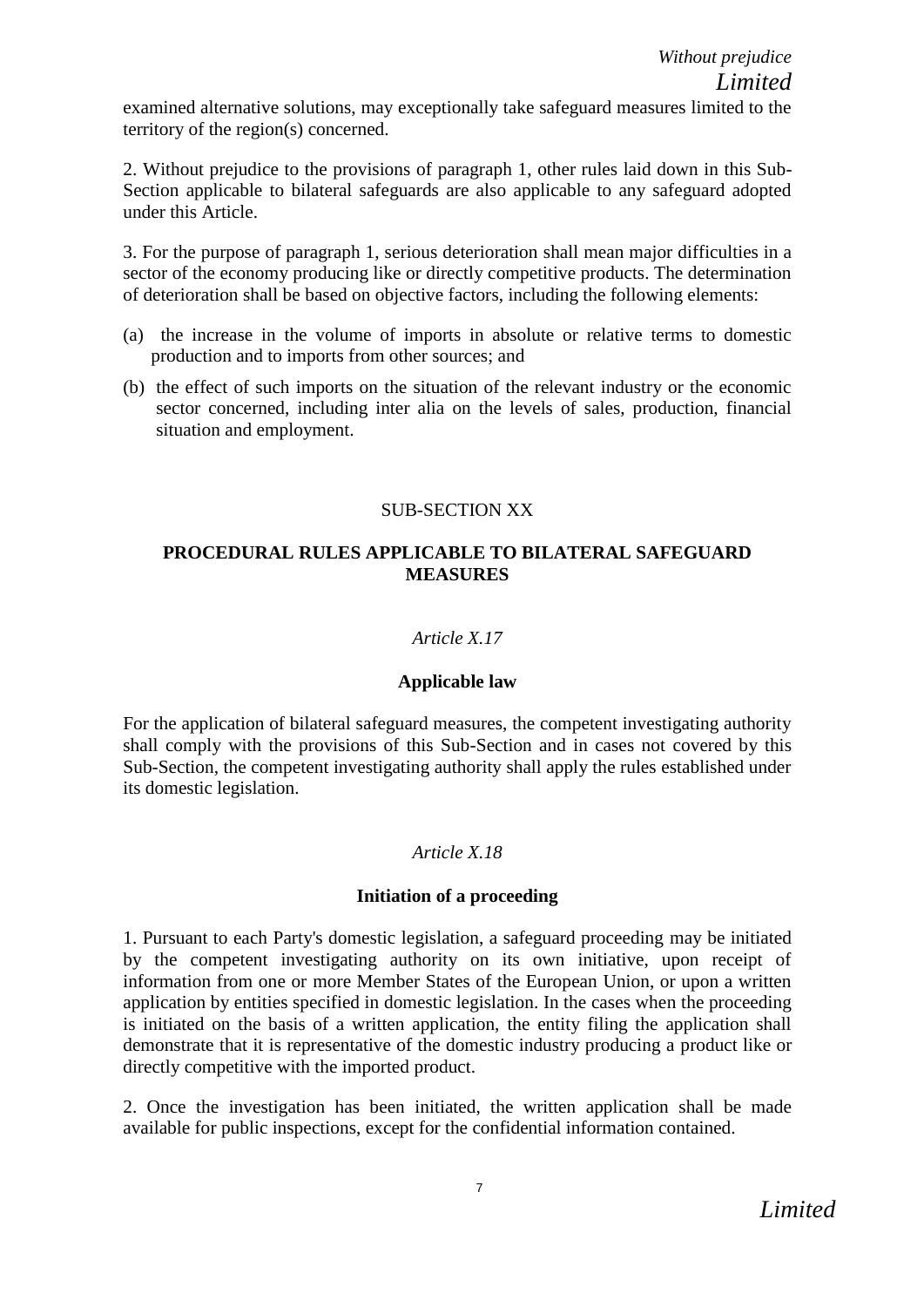3. Upon initiation of a safeguard proceeding, the competent investigating authority shall publish a notice of initiation of the proceeding in the official journal of the Party. The notice shall identify the entity which filed the written application, if applicable, the imported product that is the subject of the proceeding and its subheading and the tariff item number under which it is classified, the nature and timing of the determination to be made, the time and place of the public hearing or the period within which interested parties may apply to be heard orally by the investigating authority, the period within which interested parties may make known their views in writing and submit information, the place at which the written application and any other non-confidential documents filed in the course of the proceeding may be inspected and the name, address and telephone number of the office to be contacted for more information.

4. With respect to a safeguard proceeding initiated on the basis of a written application filed by an entity asserting that it is representative of the domestic industry, the competent investigating authority shall not publish the notice required by paragraph 3 without first assessing carefully that the written application meets the requirements of its domestic legislation.

# *Article X.19*

## **Investigation**

1. A Party may apply a safeguard measure only following an investigation by the competent investigating authority of that Party pursuant to procedures laid down in this Sub-Section. This investigation shall include reasonable public notice to all interested parties and public hearings or other appropriate means in which importers, exporters and other interested parties can present evidence and their views, including the opportunity to respond to the presentations of other parties.

2. Each Party shall ensure that its competent investigating authority completes any such investigation within twelve months of its date of initiation.

## *Article X.20*

#### **Evidence of injury and causal link**

1. In conducting its proceeding, the competent investigating authority shall evaluate all relevant factors of an objective and quantifiable nature having a bearing on the situation of the domestic industry, in particular the rate and amount of the increase in imports of the product concerned in absolute terms or relative to domestic production, the share of the domestic market taken by increased imports, and changes in the level of sales, production, productivity, capacity utilisation, profits and losses, and employment.

2. The determination whether increased imports have caused or are threatening to cause the situations described in Articles X.10, X.14 or X.16, shall not be made, unless the investigation demonstrates, on the basis of objective evidence, the existence of a clear causal link between increased imports of the product concerned and the situations described in Articles X.10, X.14 or X.16. Where factors other than increased imports are,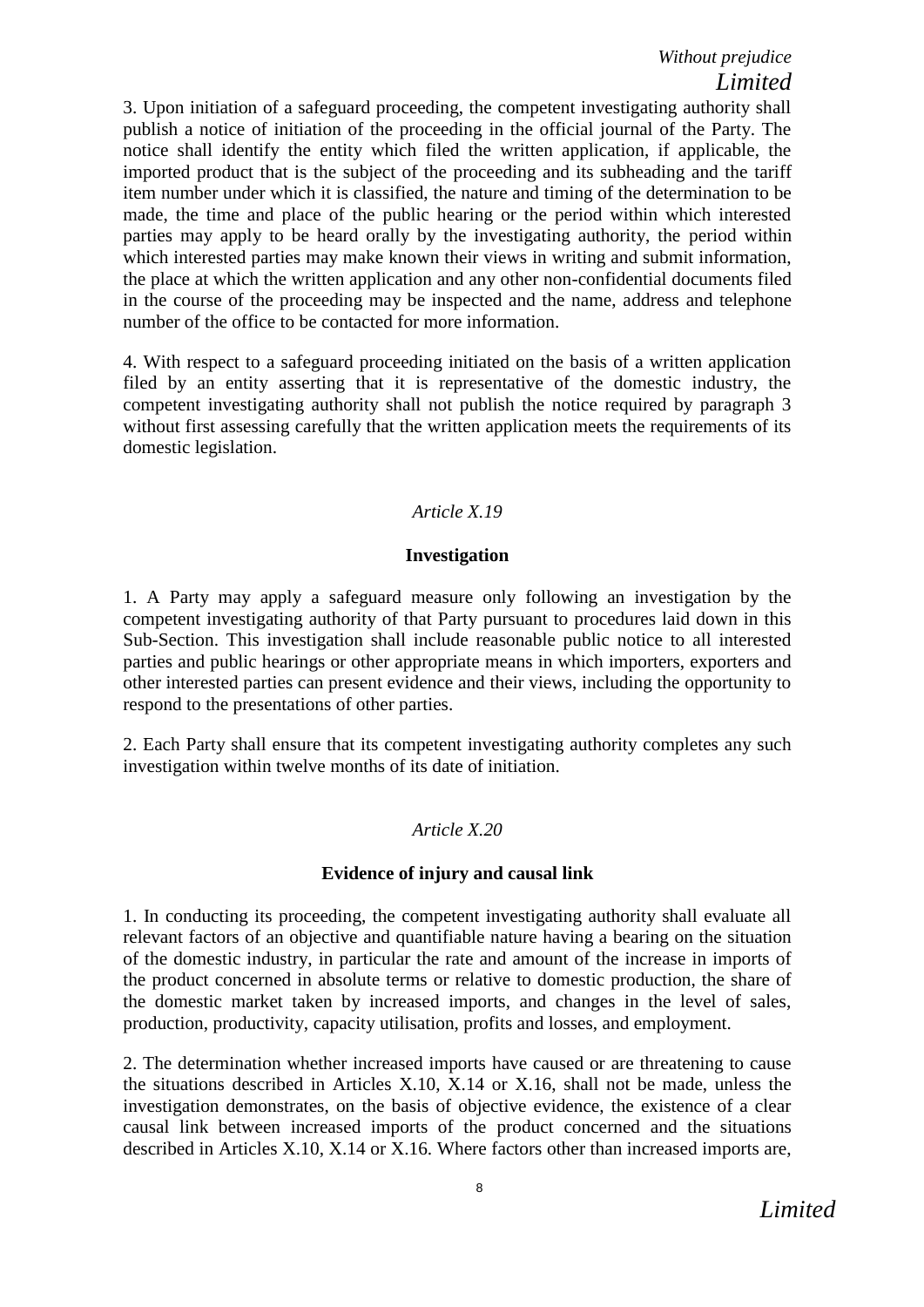## *Article X.21*

#### **Hearings**

In the course of each proceeding, the competent investigating authority shall:

(a) hold a public hearing, after providing reasonable notice, to allow all interested parties and any representative consumer association, to appear in person or by counsel, to present evidence and to be heard on serious injury or threat of serious injury/deterioration, and the appropriate remedy; or

(b) provide an opportunity to all interested parties to be heard where they have made a written application within the period laid down in the notice of initiation showing that they are actually likely to be affected by the outcome of the investigation and that there are special reasons for them to be heard orally.

# *Article X.22*

### **Confidential information**

Any information which is by nature confidential or which is provided on a confidential basis shall, upon cause being shown, be treated as such by the competent investigating authority. Such information shall not be disclosed without permission of the Party submitting it. Parties providing confidential information are requested to furnish nonconfidential summaries thereof or, if such parties indicate that such information cannot be summarised, the reasons why a summary cannot be provided. However, if the competent investigating authority finds that a request for confidentiality is not warranted and if the party concerned is either unwilling to make the information public or to authorise its disclosure in generalised or summary form, the authority may disregard such information unless it can be demonstrated to their satisfaction from appropriate sources that the information is correct.

## *Article X.23*

#### **Notifications and publications**

1. Where a Party takes the view that one of the circumstances set out in Articles X.10, X.14 or X.16 exists, it shall immediately refer the matter to the Association Committee for examination. The Association Committee may make any recommendation needed to remedy the circumstances which have arisen. If no recommendation has been made by the Association Committee aimed at remedying the circumstances, or no other satisfactory solution has been reached within thirty days of the matter being referred to